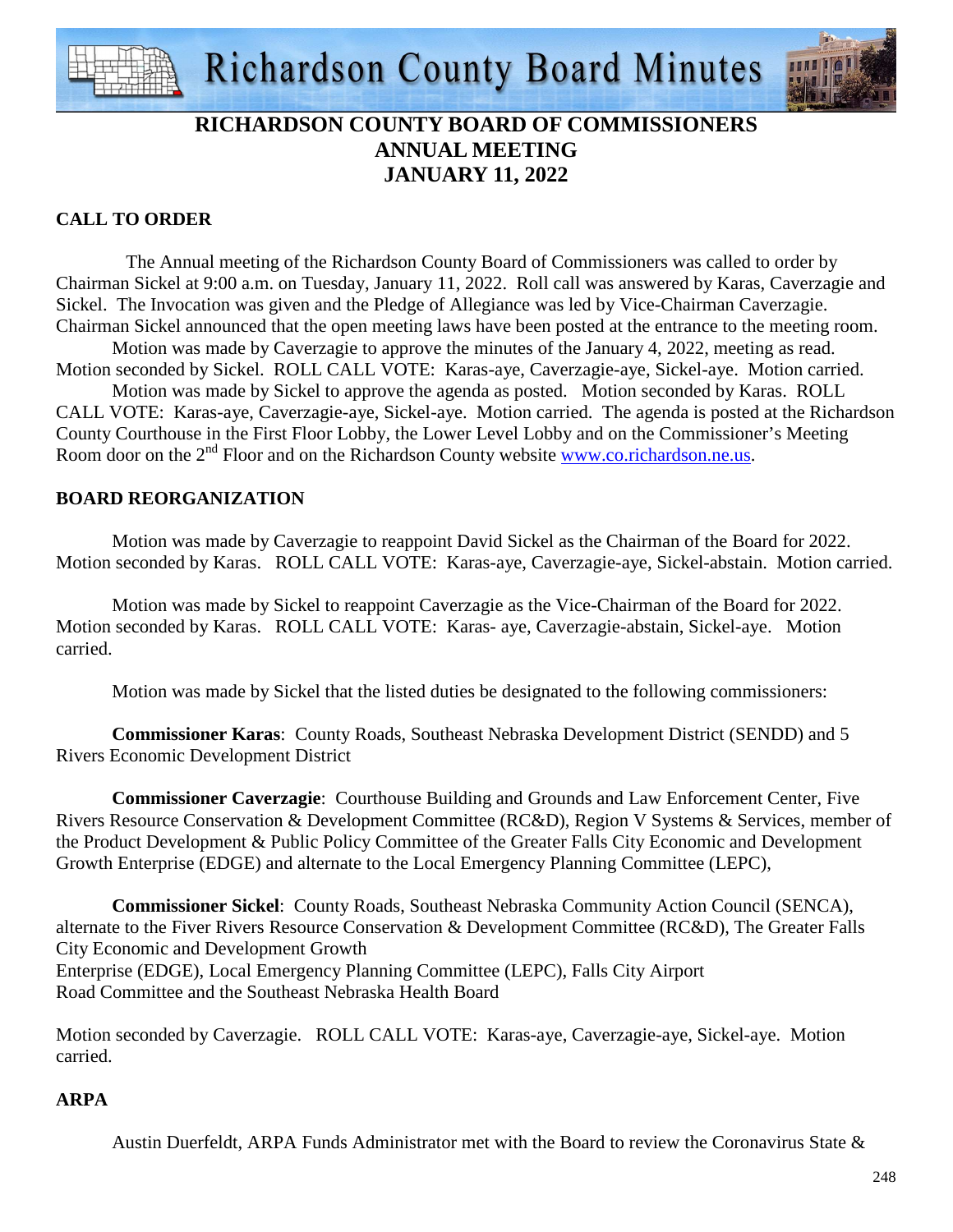**Richardson County Board Minutes** 



Local Fiscal Recovery Funds: Overview of the Final Rule from the U.S. Department of the Treasury. The final ruling provides for more options for allowable expenditures for these funds. Mr. Duerfeldt also reviewed with the Board further the draft grant application form that he developed for non-profit organizations or municipalities to complete to request funding for specific projects.

Motion was made by Sickel to approve the form of ARPA funds as presented by Austin Duerfeldt, ARPA administrator for organizations to apply for the funds the County has received. Motion was seconded by Caverzagie. ROLL CALL VOTE: Karas-aye, Caverzagie-aye, Sickel-January 11, 2022 ARPA (Cont.)

aye. Motion carried. The grant application form and the U.S. Department of the Treasury Final Rule can be viewed on the Richardson County website www.co.richardson.ne.us .

Members of the Rural Water District #2, Drainage District #7 and Falls City EDGE were also in attendance at the meeting to inquire as to the availability and allowable expenditures for these funds.

## **ROAD & BRIDGE DEPT.**

Steve Darveau, Jr., Highway Superintendent updated the Board on the routine maintenance being done on county roads and bridges this week. He reported to the Board that he is developing the Annual 1  $\&$  6 Year Road Plan to be approved after a public hearing to be held in February. Discussion was also held on the condition of several bridges that should be on the plan for consideration of repairs and/or replacement. Crews are also hauling the scrap metal to the recycling.

## **LAW ENFORCEMENT CENTER**

 Sheriff Hardesty and Chief Deputy, Roland Merwin updated the Board on the business within the Law Enforcement Center this past week. Included in the update was a report on the installation of the communications tower and that the breath analyzer equipment, DataMaster has been ordered. The Sheriff also reported the recent and unexpected death of deputy sheriff, Jeremy Goldsberry.

A request was made from the Sheriff for the Board to approve a 6 month extension on an employee's vacation leave due to staff shortages and grant overtime work. Motion was made by Caverzagie to approve the extension of vacation leave for Clinton Stonebarger through June 30, 2022. Motion seconded by Karas. ROLL CALL VOTE: Karas-aye, Caverzagie-aye, Sickel-aye. Motion carried.

## **BRIAN KIRKENDALL, NOXIOUS WEED SUPT.**

Brian Kirkendall, Noxious Weed Supt. presented to the Board the annual report for the noxious weed control in Richardson County. Mr. Kirkendall explained to the Board that he will be sending a letter setting forth the action plan to those few landowners who have not complied with the control of noxious weeds and that if control has not been made by the deadline the County will need to take the necessary action for control and that those costs will be assessed to the landowner accordingly.

 Motion was made by Caverzagie to approve and authorize the Chairman to sign the 2021 Annual Report of the Noxious Weed Control Plan within in Richardson County. Motion seconded by Karas. ROLL CALL VOTE: Karas-aye, Caverzagie-aye, Sickel-aye. Motion carried.

## **MONA GODEMANN, VETERANS SERVICE OFFICER**

 A memorandum of understanding with the NE Dept. of Veterans' Affairs was submitted to the Board for consideration by Mona Godemann, Veterans Service Officer. Motion was made by Caverzagie to enter into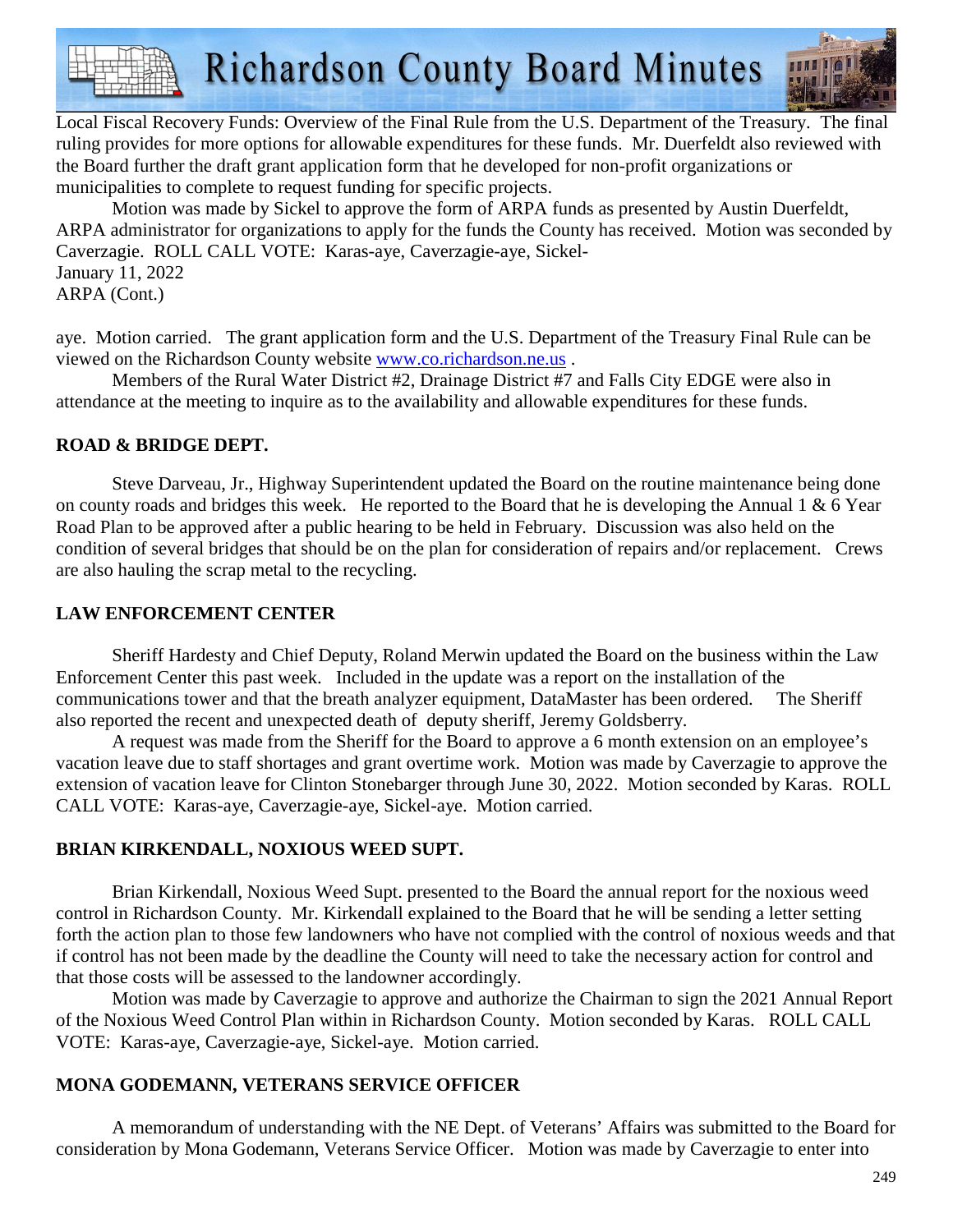

the memorandum of understanding with the NE Dept. of Veterans' Affairs for the purpose to allow Richardson County to join on NDVA's license as an authorized user of VetraSpec. Motion seconded by Karas. ROLL CALL VOTE: Karas-aye, Caverzagie-aye, Sickel-aye. Motion carried.

## **AMANDA BARTEK-YOUNG, COUNTY TREASURER**

 Amanda Bartek-Ramsey, County Treasurer presented to the Board the Semi-Annual Treasurer's Report for the period ending, December 31, 2021.

Motion was made by Sickel to accept the County Treasurer's Semi-Annual report of December 31, 2021, as submitted by the County Treasurer. Motion seconded by Karas. ROLL CALL VOTE: Karas-aye, Caverzagie-aye, Sickel-aye. Motion carried.

January 11, 2022

## **HUMBOLDT RESCUE SQUAD**

 Doug Phillips representing the Humboldt Rescue Squad met with the Board to request funding assistance for the purchase of an ambulance. No action was taken and the Board will review this request

## **SPECIAL BOARD APPOINTMENTS**

Motion was made by Sickel to reappoint the following members to the Richardson County Safety Committee: Commissioners Karas, Caverzagie, Sickel; County Building Maintenance--Tyler Cooper and Cliff Phroper; Sheriff Hardesty; Jail—Kristen Morehead; Road Dept—Steve Darveau, Jr. and Wyatt Martin; EMA— Brian Kirkendall. Motion seconded by Karas. ROLL CALL VOTE: Karas-aye, Caverzagie-aye, Sickel-aye. Motion carried.

 Motion was made by Sickel to reaffirm the appointment of Dr. Allan W. Tramp to the County Health Board for the year 2022 pursuant to Nebraska State Statute 71-501. Motion seconded by Caverzagie. ROLL CALL VOTE: Karas-aye, Caverzagie-aye, Sickel-aye. Motion carried.

 Motion was made by Karas to reappoint Kristy Gerweck, Madeline Keller and Sandra Stalder to the Richardson County Visitor's Committee for a term of 4 years ending December, 31, 2025. Motion seconded by Caverzagie. ROLL CALL VOTE: Karas-aye, Caverzagie-aye, Sickel-aye. Motion carried.

 Motion was made by Caverzagie to reappoint Gayle A. Swisegood and Charles O'Grady to the Richardson County Planning Commission for a term of 3 years which expires December 31, 2024. Motion seconded by Sickel. ROLL CALL VOTE: Karas-aye, Caverzagie-aye, Sickel-aye. Motion carried.

## **APPOINTMENT OF BOARD/COMMITTEE MEMBERS**

 Motion was made by Karas to reaffirm the appointment of Steven J. Darveau, Jr. as the Richardson County Highway Superintendent, License #S-1660 Class A, with an annual salary for 2022 approved at \$60,214.00 (2% increase plus additional amount of \$4,500/year based on receipt of Class A license status). Motion seconded by Sickel. ROLL CALL VOTE: Frank-aye, Caverzagie-aye, Sickel-aye. Motion carried.

 Motion was made by Sickel to reappoint Mona Godemann as the Richardson County Veterans Service Officer for 2022 with a salary of \$20.90/hour (5% increase to meet required duties of position). Motion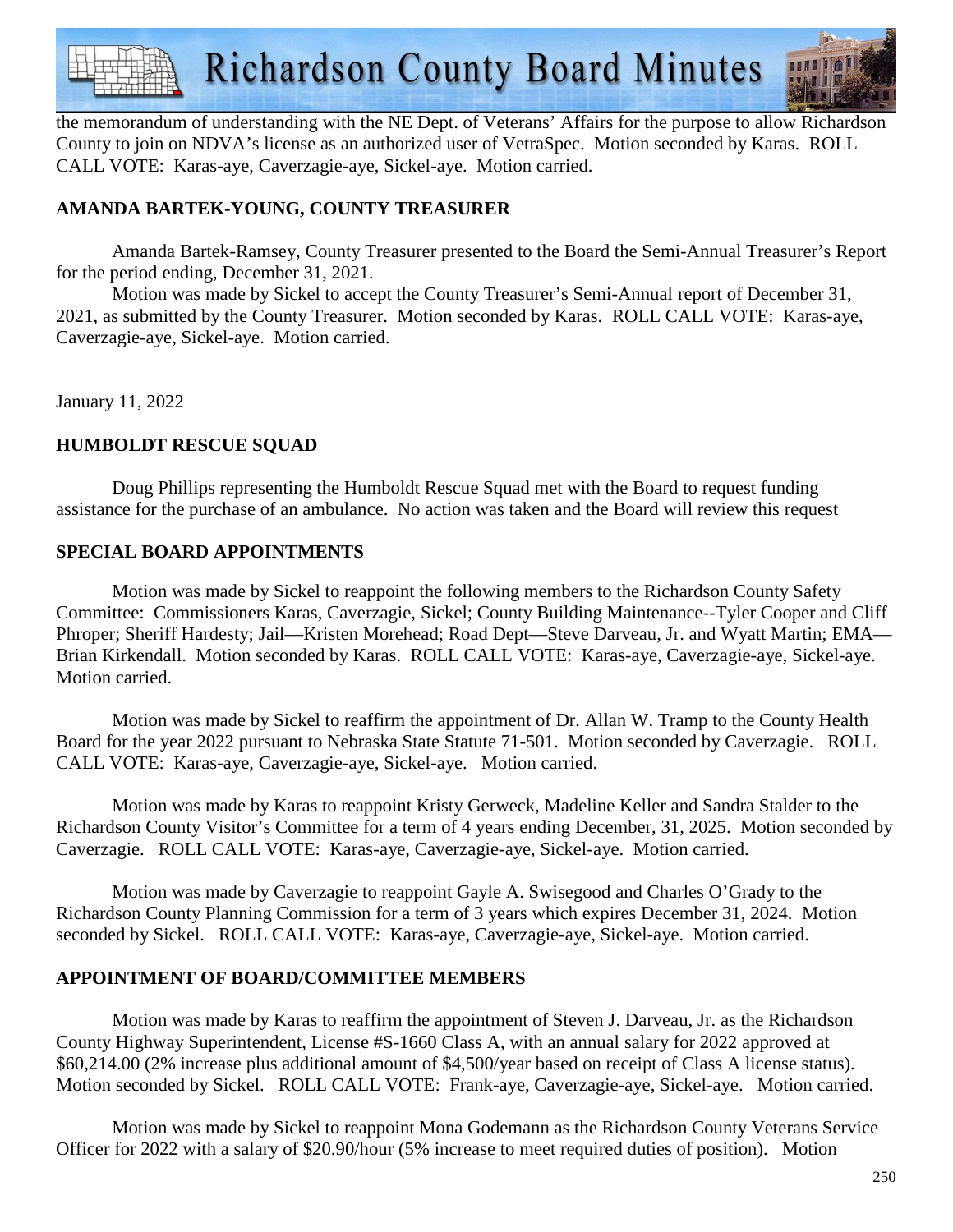

seconded by Caverzagie. ROLL CALL VOTE: Karas-aye, Caverzagie-aye, Sickel-aye. Motion carried.

 Motion was made by Karas to reappoint Brian Kirkendall as the Richardson County Emergency Manager and the Noxious Weed Control Superintendent with an annual salary for 2022 of \$51,000.00 (2% increase) for the Emergency Manager and an additional salary of \$5,050.00 annually (no change) for the duties of the Noxious Weed Control Superintendent. Motion seconded by Caverzagie. ROLL CALL VOTE: Karasaye, Caverzagie-aye, Sickel-aye. Motion carried.

#### **RESOLUTION 2021-2022-25 SALARY FOR NEW TERM OF OFFICE**

 Motion was made by Caverzagie that pursuant to NE Revised State Statute 23-114 to adopt Resolution 2021-2022-25 to establish the salaries for elected officials for the term of office of 2023-2026. Motion seconded by Sickel. ROLL CALL VOTE: Karas-aye, Caverzagie-aye, Sickel-aye. Motion carried. (Resolution Book 25, Page 55)

January 11, 2022

## **CORRESPONDENCE/OTHER**

#### **Courthouse Retaining Wall**

 Motion was made by Sickel to authorize the advertisement for sealed bids to be received by 10:00 a.m. on Tuesday, February 1, 2022, for the restoration of the Courthouse limestone retaining wall on the east, south and west sides of the Courthouse. Motion seconded by Caverzagie. ROLL CALL VOTE: Karas-aye, Caverzagie-aye, Sickel-aye. Motion carried.

#### **Flexible Benefits Plan Adoption Agrmnt**

 Motion was made by Caverzagie to authorize the Chairman to sign the documents required by the IRS to amend the 2021 FSA plan year to include the Cares Act Drug Health and COVID-19 allowance options into the plan year ending 2020-2021 and submit to First Concord for the administration of the Flexible Benefits Plan (FSA). Motion seconded by Sickel. ROLL CALL VOTE: Karas-aye, Caverzagie-aye, Sickel-aye. Motion carried.

#### **Mileage Reimbursement**

 Motion was made by Sickel to adopt Resolution 2021-2022-27 to set the mileage reimbursement rate for county employees at 58.5 cents per mile pursuant to NE Revised State Statute 23-1112. Motion seconded by Karas. ROLL CALL VOTE: Karas-aye, Caverzagie-aye, Sickel-aye. Motion carried. (Resolution Book 26, Page 56)

#### **Cancel Check**

 Motion was made by Sickel to adopt Resolution 2021-2022-28 to cancel a check that was issued in error. Motion seconded by Karas. ROLL CALL VOTE: Karas-aye, Caverzagie-aye, Sickel-aye. Motion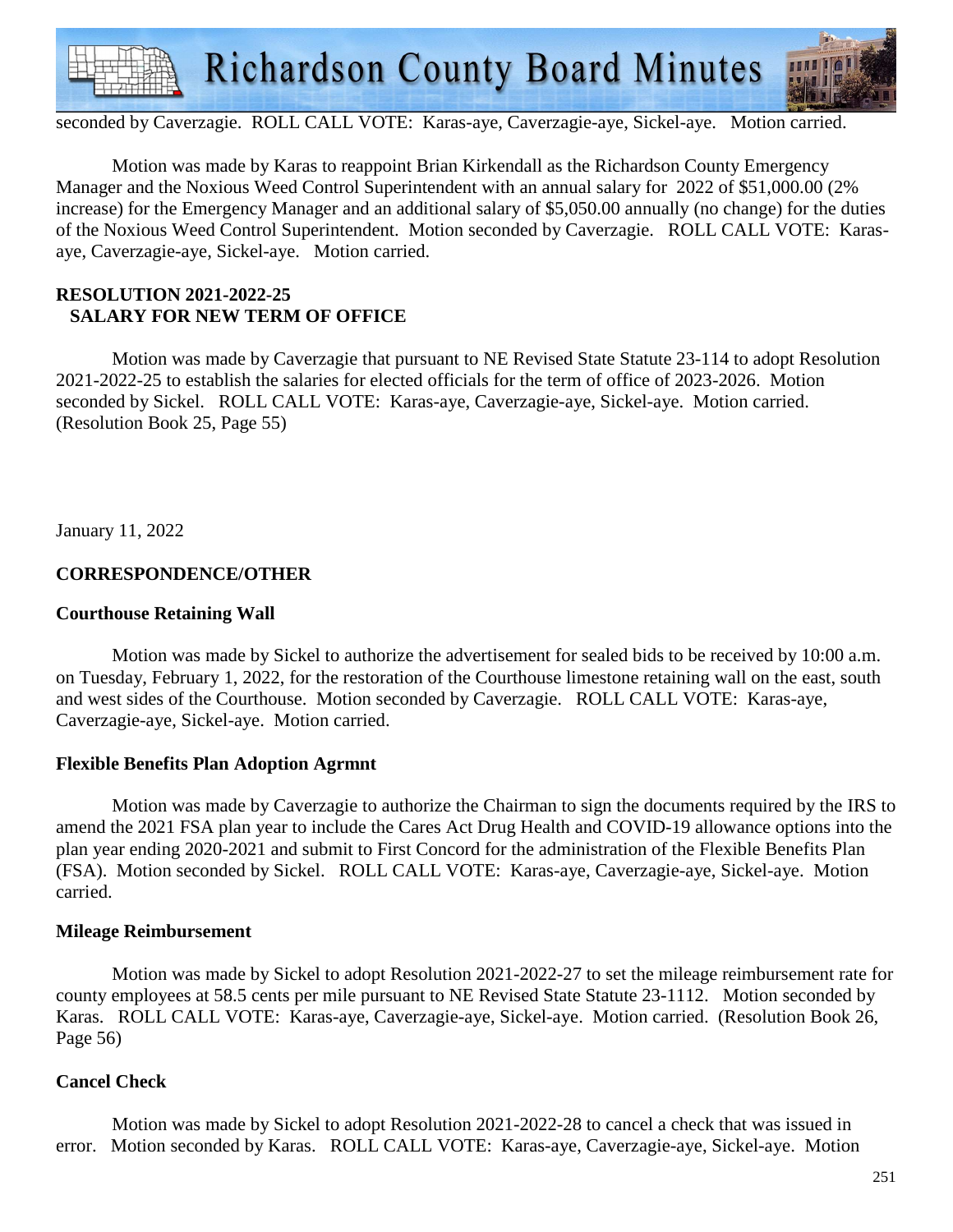



carried. (Resolution Book 26, Page 57)

## **CLAIMS**

 Motion was made by Sickel to allow the payment of all claims submitted today. Motion seconded by Caverzagie. ROLL CALL VOTE: Karas-aye, Caverzagie-aye, Sickel-aye. Motion carried.

#### **GENERAL FUND**

| Candlewood Suites, lodg                                                                                                            | 1034.55 |
|------------------------------------------------------------------------------------------------------------------------------------|---------|
| Consolidated Management Co., serv                                                                                                  | 8779.42 |
| Eakes Office Solutions, supp.                                                                                                      | 131.05  |
| Falls City Mercantile, supp.                                                                                                       | 157.62  |
| <b>Falls City Sanitation, serv</b>                                                                                                 | 60.00   |
| Farm & City Supply, supp                                                                                                           | 169.73  |
| Franzen, Linda, serv                                                                                                               | 23.08   |
| General Fire & Safety, serv                                                                                                        | 742.90  |
| Government Forms & Supplies, supp                                                                                                  | 480.42  |
| GWorks, serv                                                                                                                       | 2825.00 |
| Handley Law Office, serv                                                                                                           | 3114.00 |
| CR21-18, D. Kirkendall, CR21-34 J. Lunsford, CR21-64 J. Lunsford,<br>CR21-65 J. Lunsford, CR21-66 J. Lunsford, CR21-86 J. Lunsford |         |
| Harring, Barbara, serv                                                                                                             | 37.50   |
| Hillyard, Angie, serv                                                                                                              | 264.00  |
| Humboldt Standard, adv                                                                                                             | 60.00   |
| Jim Hill's, supp                                                                                                                   | 18.95   |
| Jones Air Conditioning, serv                                                                                                       | 377.50  |
| Lancaster Co. Sheriff, serv                                                                                                        | 37.18   |
| Lemerond, Deb, serv                                                                                                                | 192.50  |
| Microfilm Imaging Systems, serv                                                                                                    | 110.00  |
| Nemaha County Sheriff, serv                                                                                                        | 6758.43 |
| Norris, Dan, serv                                                                                                                  | 156.00  |
| Ianuary 11 $2022$                                                                                                                  |         |

January 11, 2022 CLAIMS (Cont.)

## GENERAL FUND (Cont.)

| Office Depot, supp                          | 678.35    |
|---------------------------------------------|-----------|
| <b>OneNeck IT Solutions, serv</b>           | 309.84    |
| Postmaster, supp.                           | 470.00    |
| Richardson County EMA Petty Cash, reimb     | 746.72    |
| Richardson County Sheriff, fees             | 512.66    |
| Richardson County Sheriff Petty Cash, reimb | 127.32    |
| Richardson County Vendor, FICA/retire/etc   | 57639.87  |
| Road & Bridge Fund, tax                     | 256848.60 |
| Shafer, Ann, serv                           | 298.00    |
| SNC, serv                                   | 1990.96   |
| Stehlik Law Office, serv                    | 420.00    |
| Stevicks, Billy, serv                       | 208.80    |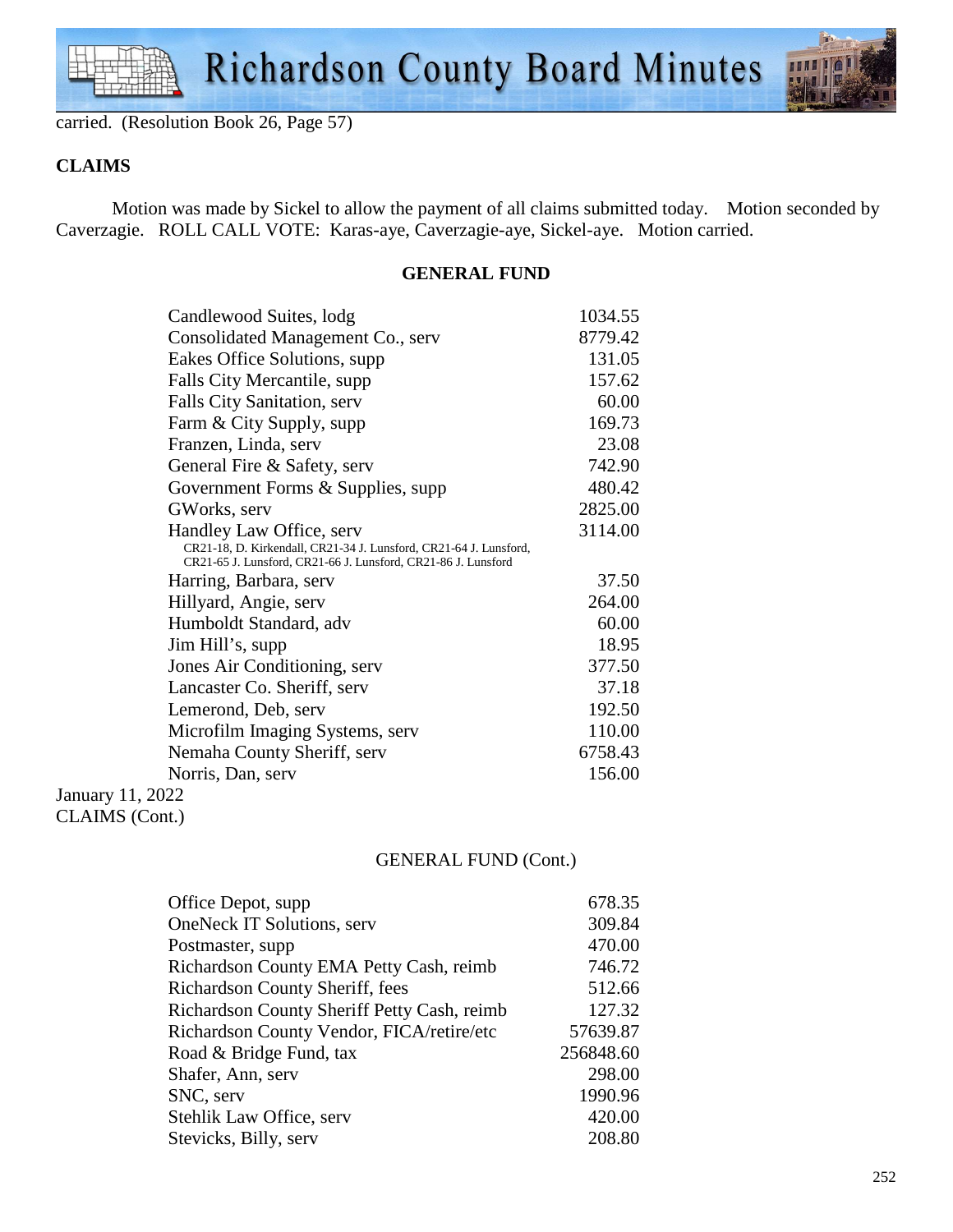# Richardson County Board Minutes



| 385.28       |
|--------------|
| 195.00       |
| 25.99        |
| 972.01       |
| 315.00       |
| 45.12        |
| 100114.43    |
| \$447,833.78 |
|              |

## **ROAD & BRIDGE FUND**

| <b>TOTAL ROAD &amp; BRIDGE FUND</b>              | \$54,701.82      |
|--------------------------------------------------|------------------|
| Payroll Expense                                  | 34833.59         |
| Verdon, Village of, serv                         | 25.73            |
| Unifirst, serv                                   | 13.11            |
| Truck Center Co., supp                           | 1632.91          |
| SNC, serv                                        | 159.94           |
| Sapp Bros., fuel                                 | 5213.85          |
| Salem, Village of, serv                          | 21.20            |
| Richardson County Vendor, tax                    | 1846.00          |
| O'Reilly Automotive, supp                        | 120.11           |
| Operation & Expense Account, reimb               | 133.22           |
| NPPD, serv                                       | 31.58            |
| NMC, supp                                        | 5204.92          |
| NE Dept. of Revenue, tax                         | 896.24           |
| Mr. Automotive, supp.                            | 290.05           |
| Home Lumber, supp                                | 195.39           |
| Farm & City Supply, supp<br>Farmers Repair, supp | 38.77            |
| Falls City Utility Dept., serv                   | 617.50<br>470.52 |
| Falls City Sanitation, serv                      | 20.00            |
| Falls City Auto Supply, supp                     | 966.38           |
| City of Humboldt, serv                           | 89.48            |
| Cedar Rapids Tire, supp                          | 817.34           |
| Agco Finance, supp                               | 1063.99          |
|                                                  |                  |

## **DRUG COURT FUND**

| Glenn's Central Market, incentives | 200.00   |
|------------------------------------|----------|
| <b>TOTAL DRUG COURT FUND</b>       | \$200.00 |

January 11, 2022 CLAIMS (Cont.)